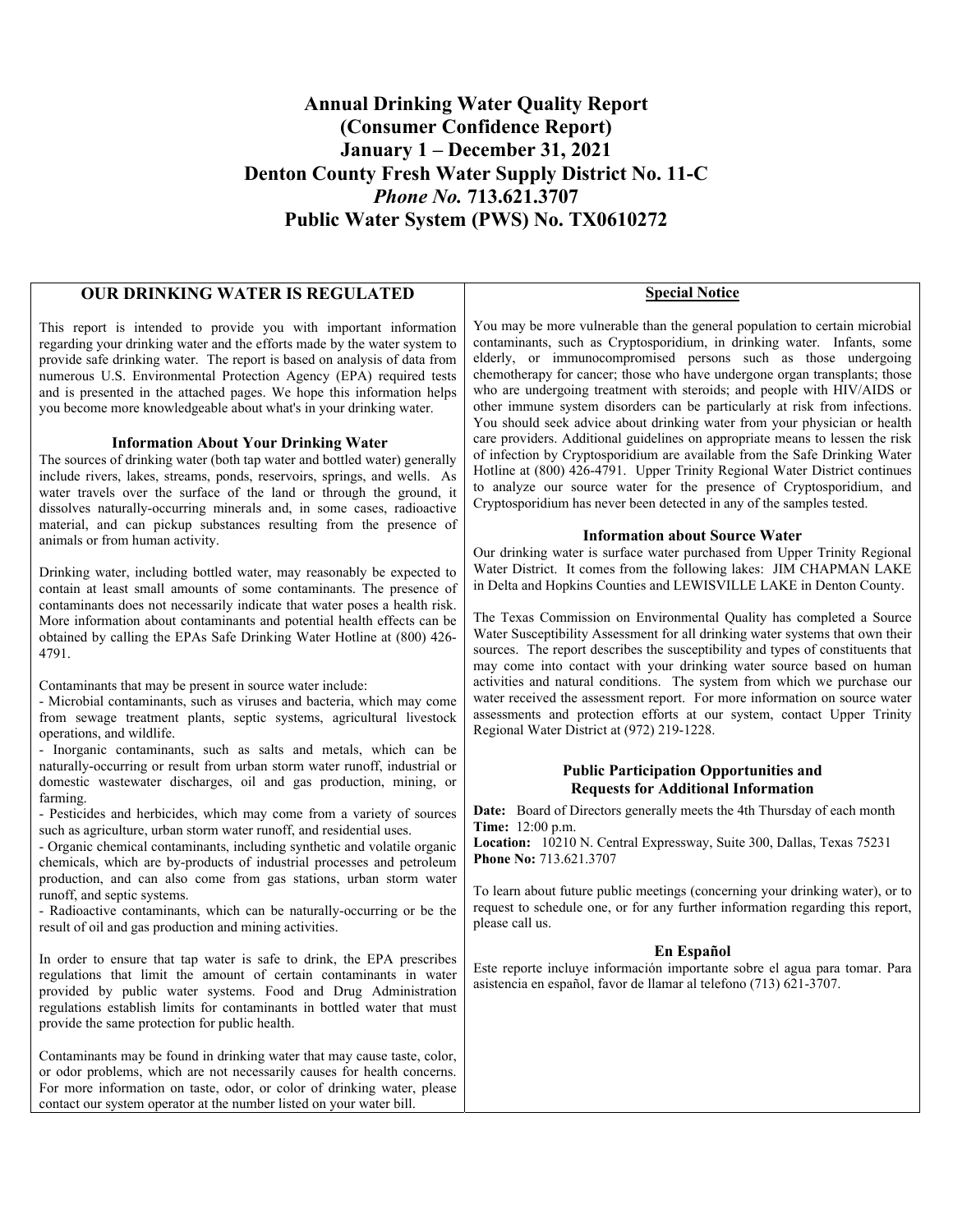## **WATER FROM UPPER TRINITY REGIONAL WATER DISTRICT**

### **CONSTITUENTS DETECTED FOR 2021**

#### **DEFINITIONS AND ABBREVIATIONS - The following definitions and abbreviations pertain to scientific terms and measures used in the tables included in this report.**

**Action Level -** The concentration of a contaminant which, if exceeded, triggers treatment or other requirements which a water system must follow.

**Maximum Contaminant Level or MCL** - The highest level of a contaminant that is allowed in drinking water. MCLs are set as close to the MCLGs as feasible using the best available treatment technology.

**Maximum Contaminant Level Goal or MCLG** - The level of a contaminant in drinking water below which there is no known or expected risk to health. MCLGs allow for a margin of safety.

**Maximum Residual Disinfectant Level or MRDL** - The highest level of a disinfectant allowed in drinking water. There is convincing evidence that addition of a disinfectant is necessary for control of microbial contaminants.

**Maximum Residual Disinfectant Level Goal or MRDLG** - The level of a drinking water disinfectant below which there is no known or expected risk to health. MRDLGs do not reflect the benefits of the use of disinfectants to control microbial contaminants.

**mg/L or ppm -** milligrams per liter or parts per million. One part per million approximates one packet of artificial sweetener sprinkled into 250 gallons of iced tea. **NTU** – nephelometric turbidity units. A measure of turbidity in water.

**pCi/L** – picocuries per liter. A measure of radioactivity in water equal to 10-12 curies. Quantity of radioactive material producing 2.22 nuclear transformations per minute. **ppb** - parts per billion. One part per billion is roughly equal to one packet of artificial sweetener sprinkled into an Olympic-size swimming pool.

**TOC** – total organic carbon**.** Has no known health effects. However TOC provides a medium for the formation of disinfection by-products. These include trihalomethanes (THMs) and haloacetic acids (HAAs). Drinking water containing these by-products in excess of the MCL may lead to adverse health effects, liver or kidney problems, or nervous system effects, and may lead to an increased risk of getting cancer.

**TT -** Treatment Technique. A required process intended to reduce the level of a contaminant in drinking water.

**Turbidity** – A measure of the clarity of water. While turbidity has no known health effects, it can interfere with disinfection and provide a medium for microbial growth. Turbidity may indicate the presence of disease-causing symptoms such as nausea, cramps, diarrhea, and associated headaches.

## **REGULATED CONTAMINANTS DETECTED**

| Date      | ਤ<br><b>Substance</b>   | .<br><b>Maximum Amount</b><br><b>Detected in Water</b> | ு<br><b>Range Detected in</b><br>Water | <b>MCL</b>     | <b>MCLG</b>    | <b>Unit of</b><br>Measure | <b>Possible Source</b>                                                                           |
|-----------|-------------------------|--------------------------------------------------------|----------------------------------------|----------------|----------------|---------------------------|--------------------------------------------------------------------------------------------------|
| 9/27/21   | Barium                  | 0.041                                                  | $0.033 - 0.041$                        | $\overline{c}$ | $\overline{2}$ | ppm                       | Discharge of drilling wastes; Discharge<br>from metal refineries; Erosion of natural<br>deposits |
| Sept 2021 | Bromate <sup>^</sup>    | 7.0                                                    | $6.7 - 7.0$                            | 10             | $\mathbf{0}$   | ppb                       | drinking<br>of<br>By-product<br>water<br>disinfection                                            |
| 2/23/21   | Cyanide                 | 110                                                    | $26-110$                               | 200            | 200            | ppb                       | Discharge from steel/metal<br>factories:<br>Discharge from plastic and fertilizer<br>factories   |
| 2/23/21   | Fluoride                | 0.214                                                  | $0.168 - 0.214$                        | $\overline{4}$ | $\overline{4}$ | ppm                       | Erosion of natural deposits; Discharge<br>from fertilizer and aluminum factories                 |
| 2/10/21   | <b>TOC</b>              | 3.7                                                    | $1.2 - 3.7$                            | <b>TT</b>      | N/A            | ppm                       | Naturally present in the environment                                                             |
| 2/1/21    | Turbidity <sup>^^</sup> | 0.20                                                   | $0.06 - 0.20$                          | 0.3            | N/A            | <b>NTU</b>                | Soil runoff                                                                                      |
| 2/23/21   | Nitrate                 | 0.583                                                  | $0.19 - 0.583$                         | 10             | 10             | ppm                       | Fertilizer runoff; Septic tanks; Animal<br>waste runoff                                          |

### **Regulated at** *Upper Trinity Regional Water District's Treatment Plant*

ˆ The MCL for Bromate is the running annual average of monthly averages, computed quarterly (30 TAC § 290.114(b)(C).  $^{\circ}100\%$  of samples were below the 0.3 NTU turbidity limit

| <b>Contaminants</b><br>oactive<br>. пач |                                                 |  |        |  |  |       |                                |  |  |
|-----------------------------------------|-------------------------------------------------|--|--------|--|--|-------|--------------------------------|--|--|
| 16/2015<br>07                           | $\sim$<br>$\sim$ $\sim$<br>ombined.<br>' Radıum |  | 31 L S |  |  | DCL/L | of natural deposits<br>Erosion |  |  |